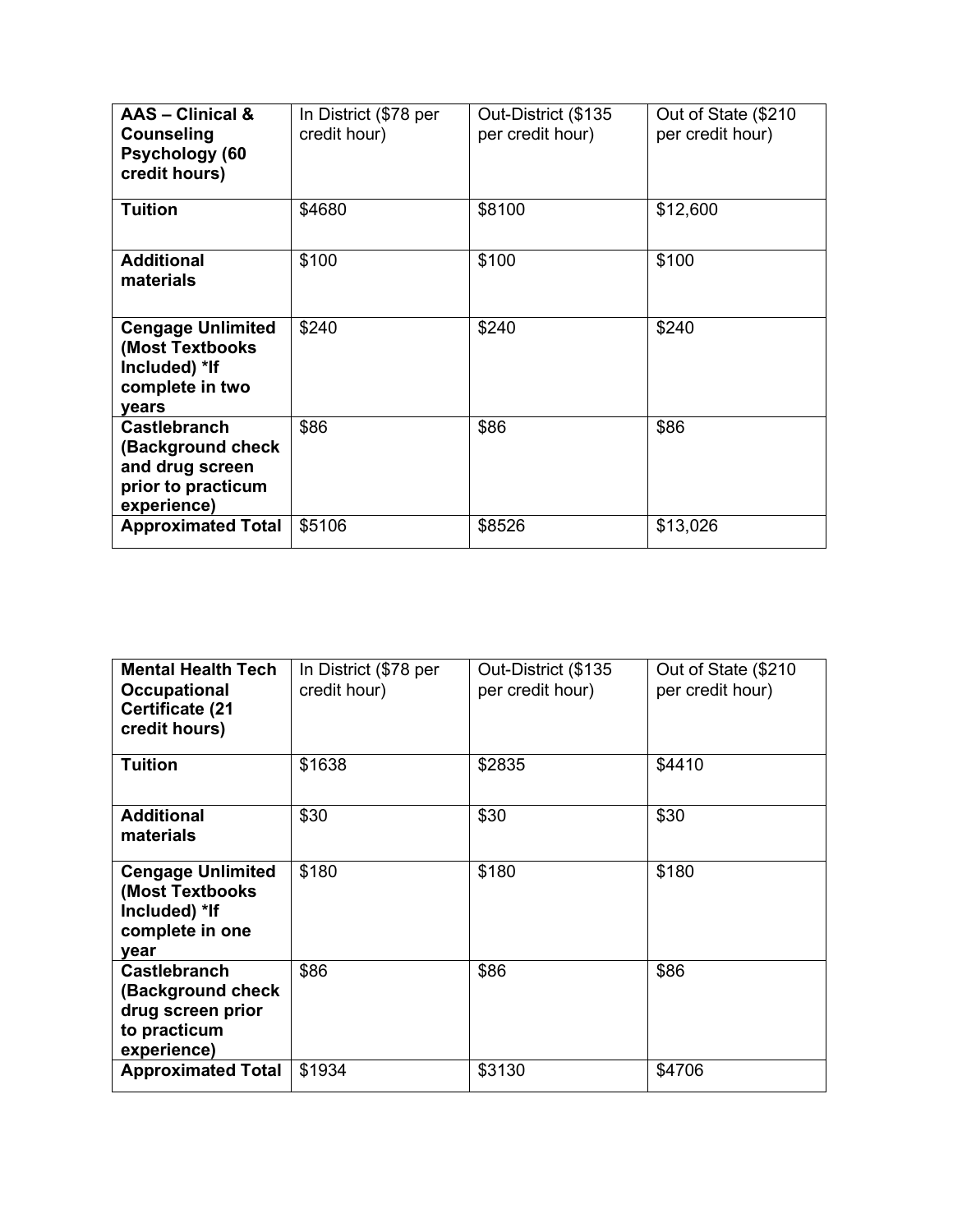| <b>Substance Abuse</b><br>Counseling<br><b>Occupational</b><br><b>Certificate (18</b><br>credits) | In District (\$78 per<br>credit hour) | Out-District (\$135<br>per credit hour) | Out of State (\$210<br>per credit hour) |
|---------------------------------------------------------------------------------------------------|---------------------------------------|-----------------------------------------|-----------------------------------------|
| <b>Tuition</b>                                                                                    | \$1404                                | \$2430                                  | \$3780                                  |
| <b>Additional</b><br>materials                                                                    | \$0                                   | \$0                                     | \$0                                     |
| <b>Cengage Unlimited</b><br>(Most Textbooks<br>Included) *If<br>complete in one<br>vear           | \$180                                 | \$180                                   | \$180                                   |
| <b>Castlebranch</b><br>(Background check<br>and drug screen<br>prior to practicum<br>experience)  | \$86                                  | \$86                                    | \$86                                    |
| <b>Approximated Total</b>                                                                         | \$1670                                | \$2696                                  | \$4046                                  |

| <b>Substance Abuse</b><br><b>Counseling Level 2</b><br><b>Certificate (33</b><br>credit hours)    | In District (\$78 per<br>credit hour) | Out-District (\$135<br>per credit hour) | Out of State (\$210<br>per credit hour) |
|---------------------------------------------------------------------------------------------------|---------------------------------------|-----------------------------------------|-----------------------------------------|
| <b>Tuition</b>                                                                                    | \$2574                                | \$4455                                  | \$6930                                  |
| <b>Additional</b><br>materials                                                                    | \$25                                  | \$25                                    | \$25                                    |
| <b>Cengage Unlimited</b><br>(Most Textbooks)<br>Included) *If<br>complete in one<br>year          | \$180                                 | \$180                                   | \$180                                   |
| <b>Castlebranch</b><br>(Background check)<br>and drug screen<br>prior to practicum<br>experience) | \$86                                  | \$86                                    | \$86                                    |
| <b>Approximated Total</b>                                                                         | \$2865                                | \$4746                                  | \$7721                                  |